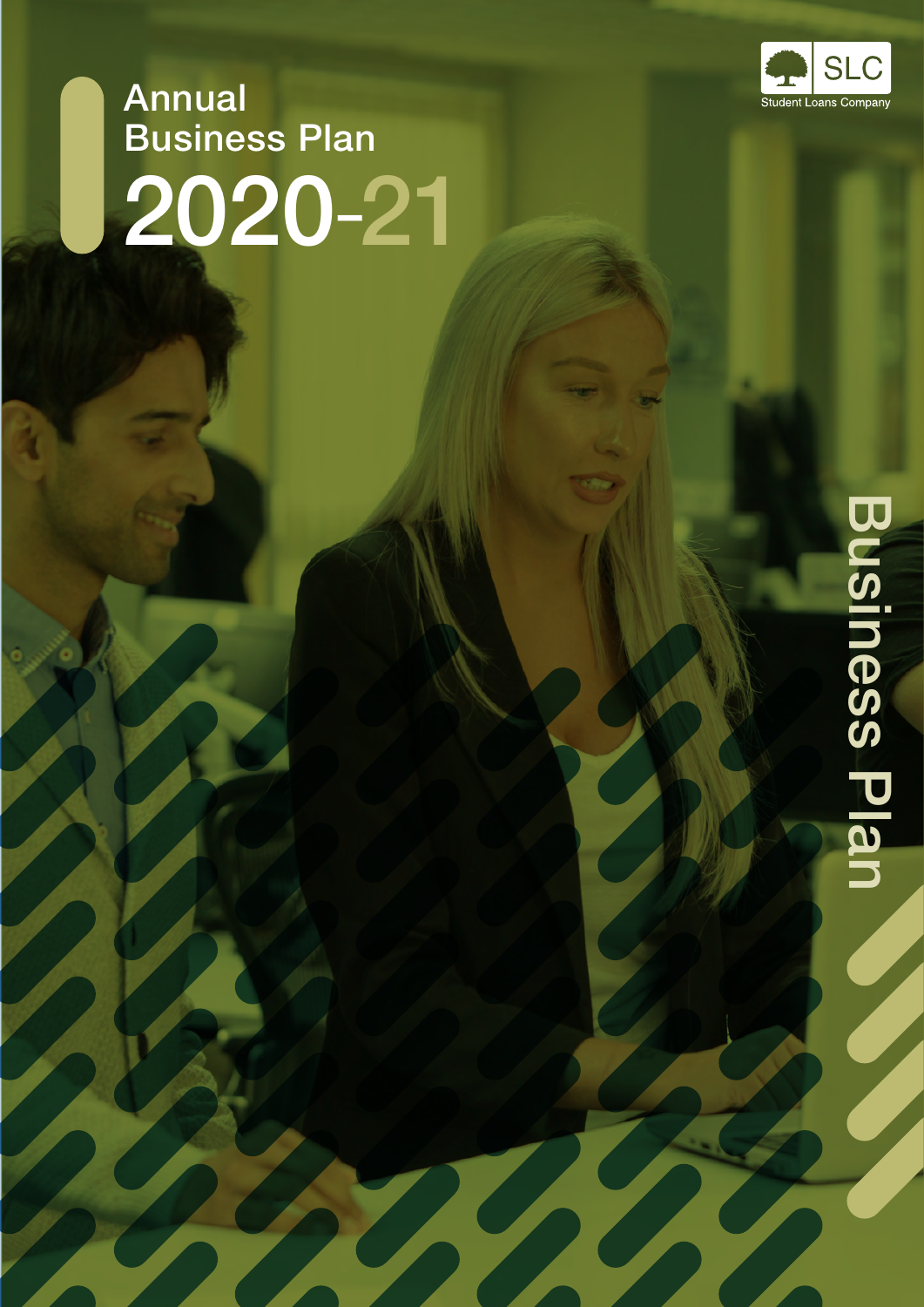| 01  | <b>Chief Executive's Foreword</b>          | $\overline{4}$ |
|-----|--------------------------------------------|----------------|
| 02  | The Business Environment                   | 6              |
| 03. | Business Plan 2020-21                      | 8              |
|     | Introduction                               | 8              |
|     | <b>SLC's Mission</b>                       | 8              |
|     | <b>SLC's Vision</b>                        | 9              |
|     | Covid-19 – Impact on 2020-21 Business Plan | 10             |
|     | <b>Business Objectives</b>                 | 12             |
|     | 3.1. The Customer Lens                     | 12             |
|     | 3.2. The Frontline Services Lens           | 14             |
|     | 3.3. The Corporate Lens                    | 16             |
|     | <b>Productivity and Efficiency Gains</b>   | 23             |

|     |                                            | page |
|-----|--------------------------------------------|------|
| 01  | Chief Executive's Foreword                 | 4    |
| 02  | The Business Environment                   | 6    |
| 03. | Business Plan 2020-21                      | 8    |
|     | Introduction                               | 8    |
|     | <b>SLC's Mission</b>                       | 8    |
|     | <b>SLC's Vision</b>                        | 9    |
|     | Covid-19 - Impact on 2020-21 Business Plan | 10   |
|     | <b>Business Objectives</b>                 | 12   |
|     | The Customer Lens<br>3.1.                  | 12   |
|     | 3.2. The Frontline Services Lens           | 14   |
|     | 3.3. The Corporate Lens                    | 16   |
|     | <b>Productivity and Efficiency Gains</b>   | 23   |
| 04. | <b>Performance Monitoring</b>              | 24   |

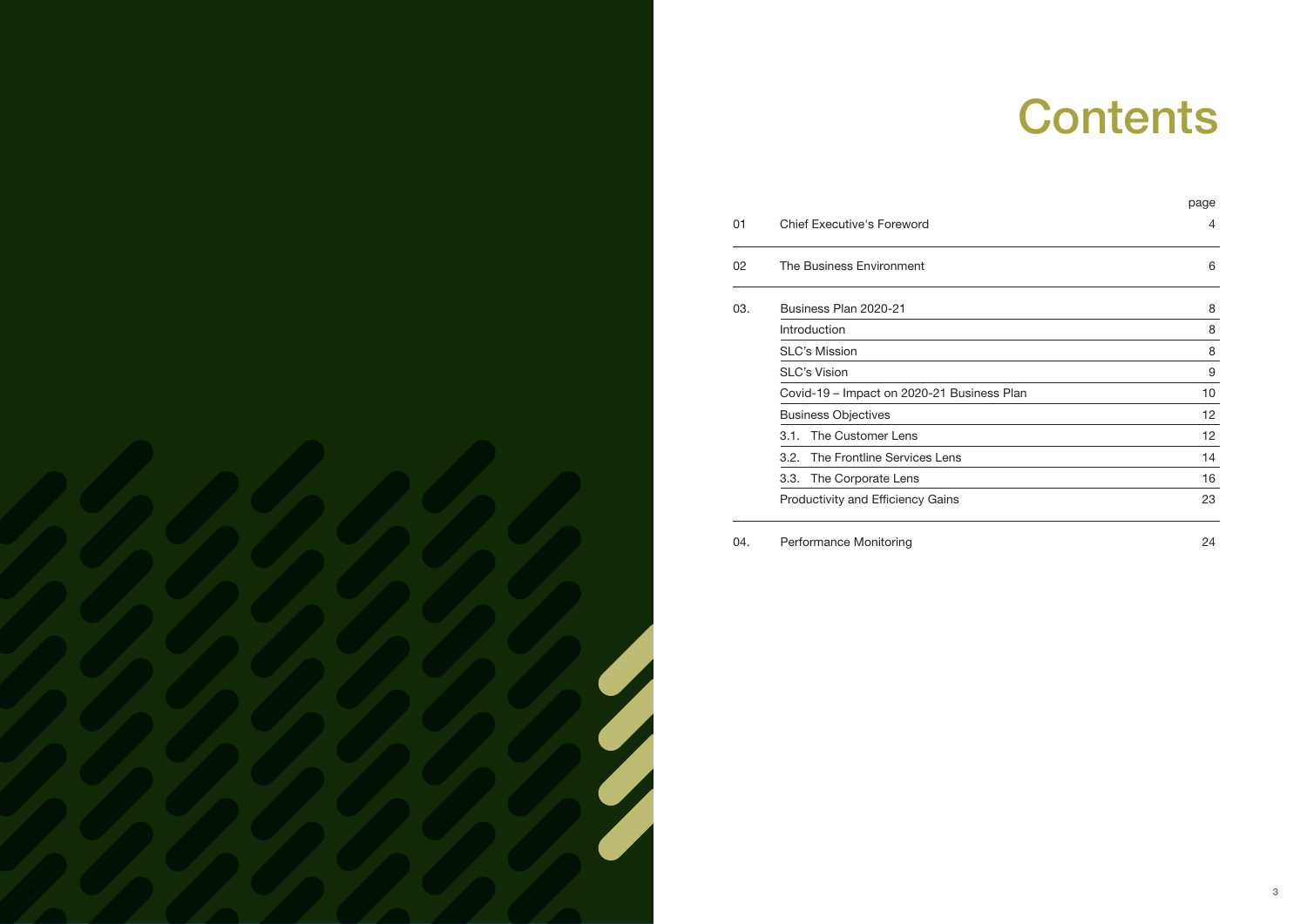# <span id="page-2-0"></span>01 Chief Executive's Foreword



It is my pleasure to introduce SLC's business plan for the financial year 2020-21, which sets out our priorities for the year and demonstrates that our focus remains very much on the users of our services – to reiterate, on serving our customers.

We plan to provide these services as efficiently and effectively as possible, with year on year enhancements to the quality of our online

Our aim continues to be to provide customers with increasingly modern, accessible and intuitive application, assessment, payment and repayment services, and by doing so enable them to invest in their personal ambitions, and by extension to invest in this country's future economic success.

functionality and an increasing range of self-service options for our customers; these will also maximise value for money for the taxpayer. This balanced role – in fairly meeting both the needs of customers and of taxpayers – also underpins our approach to ensuring that customers meet their repayment obligations.

Like other organisations, SLC faces significant challenges due to Covid-19. I have been impressed by the way my leadership team has transformed our delivery capability from a largely office-based operation to one which is substantially home-based. I have been even more impressed by our staff's resilience in the face of the crisis and am grateful for their dedication and absolute commitment to our customers.

Our collective success in responding to the crisis has depended on the rapid activation of our business continuity plans and protocols for the rollout of new technology, which have enabled SLC to deal with this year's applications for financial support for the 2020/21 academic year, and to make this transition quickly. The pandemic continues to be an important focus for the company. The two key priorities in SLC's response are: to protect the health and wellbeing of employees, and to continue to deliver core services to customers.

This year's business plan focuses on improving the customer experience and improving the sustainability of our technology, which is embedded in our three-year corporate strategy, launched last year. We continue to build upon the momentum of our transformational Evolve

programme, and also start to see the execution of the new Technology Strategy, which complements Evolve.

One of the goals of the corporate strategy is to transform SLC into an organisation that is "leaner, better, doing more for less". While our budget for the year may be challenging, it is nevertheless essential that we continue to invest in Evolve, and do not lose sight of the longer-term improvements that it will bring to our services and the value for money that it will generate. Success will be demonstrated by improving our customers' experience – in particular, through reducing their need to contact us. It will also be seen by our evolution into a leaner company with an increasingly skilled workforce.

#### Paula Sussex Chief Executive Officer

# 01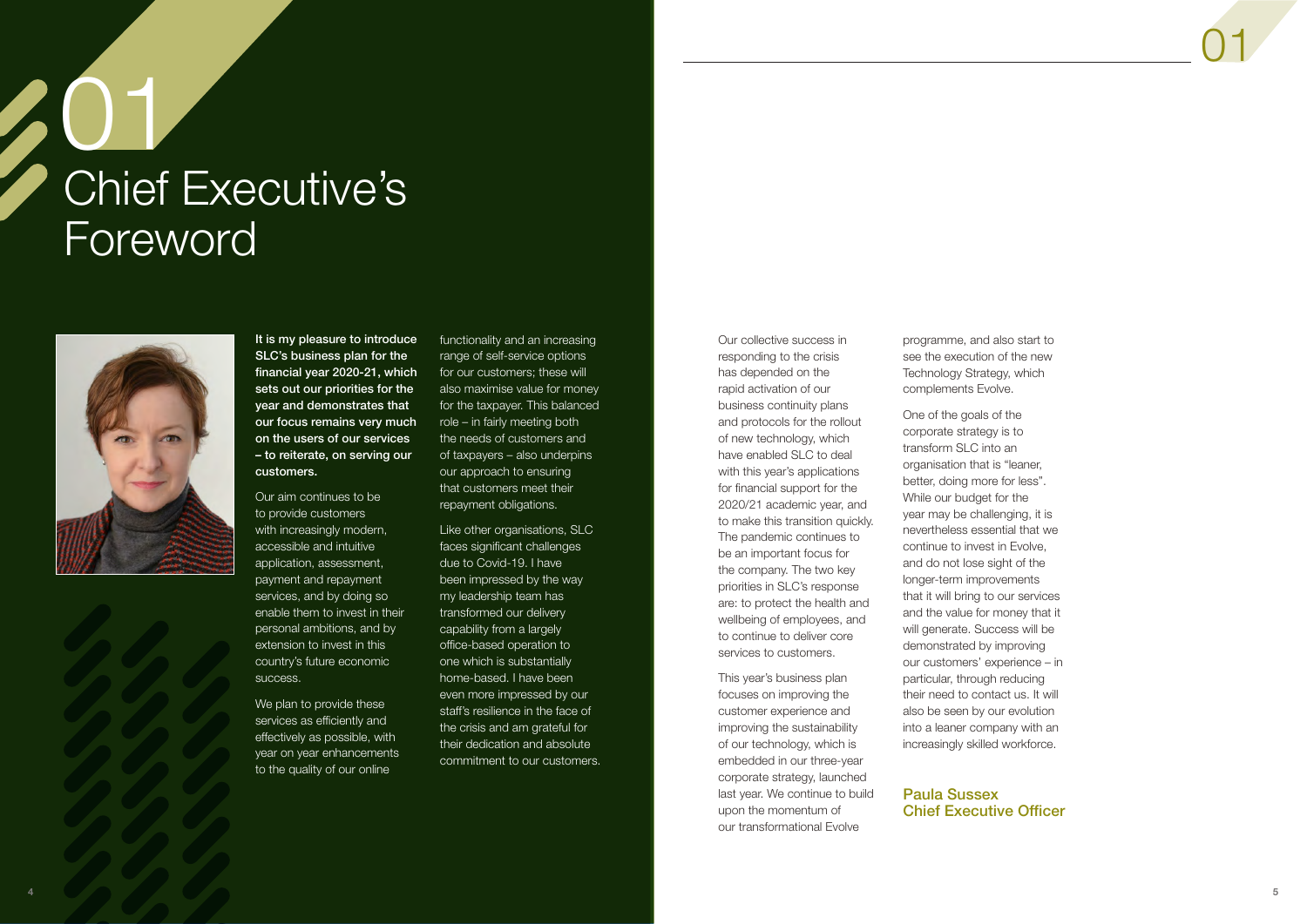# <span id="page-3-0"></span>02 The Business Environment

#### The Business Environment





SLC is a non-profit making governmentowned organisation that administers loans and grants to over 1.5 million students in colleges and universities in the UK. In total, SLC has 8.5 million customers and manages a loan book worth £156.5bn. The four UK Government Administrations are our shareholders.

SLC plays a central role in supporting the higher education (HE) and further education (FE) sectors. It does this by making timely and accurate payments of Maintenance Loans to learners and Tuition Fee Loans to HE and FE providers.

- **n** manage the full end-to-end 'apply, assess, pay and repay' process for undergraduates in England and Wales and provide the payment and repayment parts of this service for Scotland and Northern Ireland; we also maintain the assessment systems and online portals used for applications and assessments in Northern Ireland
- **n** manage a range of FE and Postgraduate products and services that are tailored to the differing requirements of Government Administrations, alongside various "targeted support" grants to enable people to overcome barriers to participation in FE and HE



#### We:

- administer bursary payments on behalf of many UK HE providers
- work with HMRC to collect repayments through PAYE and self-assessment systems while directly collecting from borrowers outside the UK tax system or those nearing the end of their repayment term.

We employ more than 3,300 staff across five sites: in Glasgow (Bothwell Street, Europa and Hillington), Darlington and Llandudno Junction.

#### Six Directorates:

- Product, Customer and External Relations (PCER)  $\mathcal{L}^{\mathcal{L}}$
- $\sim$ **Operations**
- $\sim$ Repayments and Counter Fraud Services (R&CF)
- Technology Group (TG)  $\mathcal{L}_{\mathcal{A}}$
- Chief Financial Officer (CFO)  $\mathcal{C}^{\mathcal{A}}$
- $\sim$ People

#### SLC's Executive Leadership Team (ELT):





Paula Sussex Chief Executive Product, Customer and External Relations (PCER) David Wallace

**Operations** Derek Ross Executive Director, **Operations** 



Repayments and Counter Fraud Services (R&CF)

Deputy Chief Executive and Chief Customer **Officer** 



Technology Group (TG) Stephen Campbell Chief Information Officer

Bernice McNaught Executive Director, Repayments and Counter Fraud, and Senior Responsible Owner for Evolve





Chief Financial Officer (CFO) Jacqui Smillie Chief Financial Officer and Executive Director for Finance, Commercial, Estates and Enterprise Risk & Compliance

People Morven Spalding Executive Director, People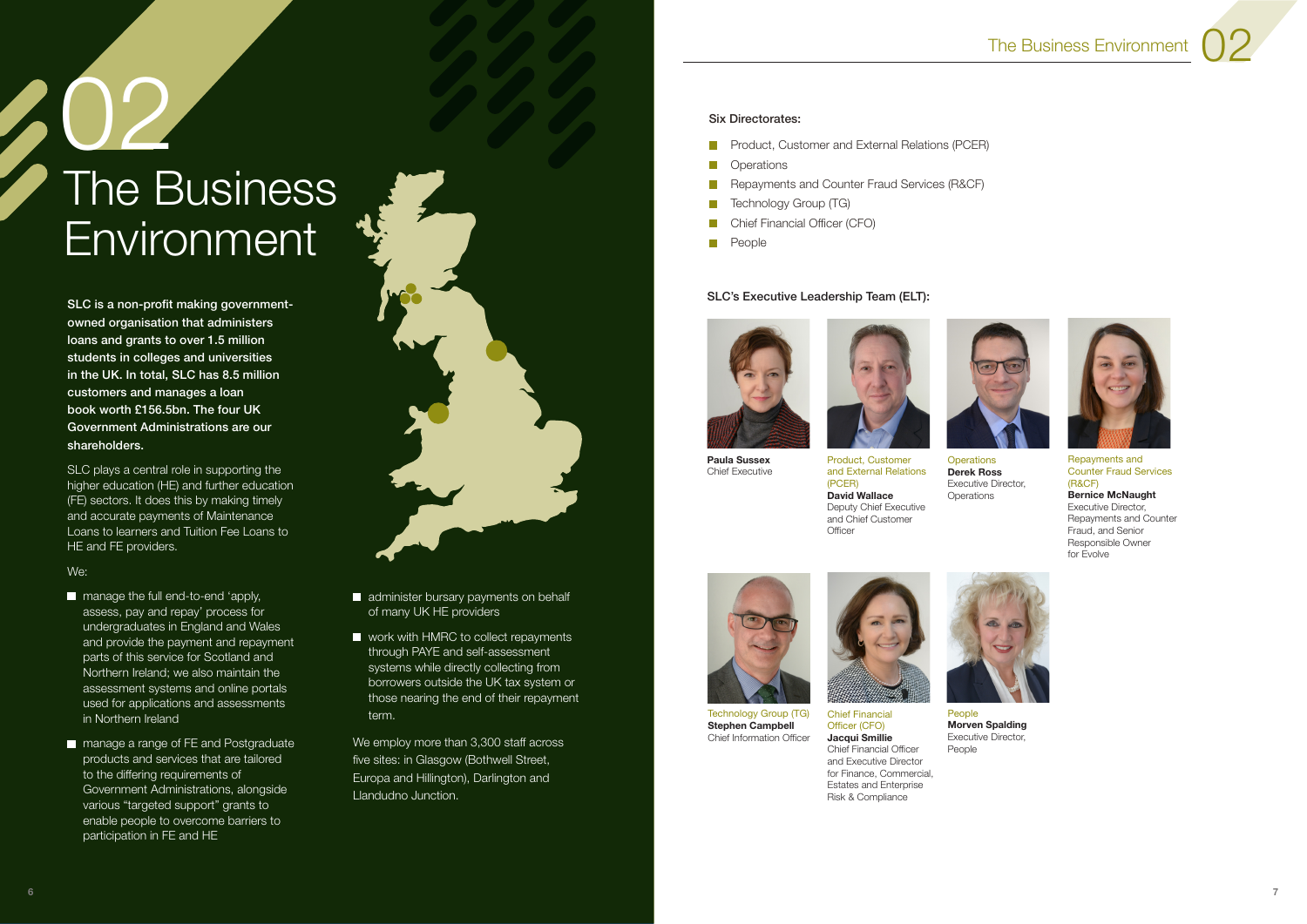# <span id="page-4-0"></span>03 Business Plan 2020-21

### **Introduction**



SLC's business plan lays out our objectives for the financial year 2020-21, set in the context of our three-year Corporate Strategy. The business plan also defines how success will be measured.

Each year on behalf of all shareholders, the Department for Education (DfE) sets out the government shareholders' key priorities for SLC and their agreed funding in the Annual Performance and Resource Agreement (APRA) Letter. The budget for 2020-21 is £291m, as detailed in Section 3.3.

Ordinarily, the APRA Letter would also set out shareholders' priority performance targets ('APRA targets') for the year ahead, which would form a subset of our Key Performance Indicators (KPIs). However, as part of the response to Covid-19, our shareholders decided to suspend these APRA targets for 2020-21 and therefore these targets are not included in the business plan.

We will deliver a great customer experience based on an increased digital offering, decreasing avoidable contact and ensuring compliance with data protection regulations.

#### SLC's Mission

Our mission is to enable people to invest in their futures through further and higher education by providing trusted, transparent, flexible and accessible student finance services.

This year, we will measure performance using a new Interim Performance Pack (see Section 4) which blends some traditional APRA-style targets with a fresh approach to monitoring Apply-to-Pay performance. We will monitor performance through three "lenses":



#### "The Customer Lens"

#### "The Frontline Services Lens"

Through each academic cycle, we will ensure existing products are delivered securely, effectively, sustainably and efficiently. We will also increase repayment compliance, administer the loan book effectively and efficiently, and deliver post loan sale obligations.

# "The Corporate Lens"

We will manage change projects in a timely manner, balancing lowest practical cost with the need for achieving quality outcomes and agreed benefits. SLC will also improve financial management and compliance with Government and other controls, through a well-managed, skilled, engaged and properly rewarded workforce.

#### SLC's Vision

Our vision is to ensure that SLC is widely recognised as enabling student opportunity and delivering an outstanding customer experience in the efficient delivery of the four UK Governments' further and higher education finance policies.

Business Plan 2020-21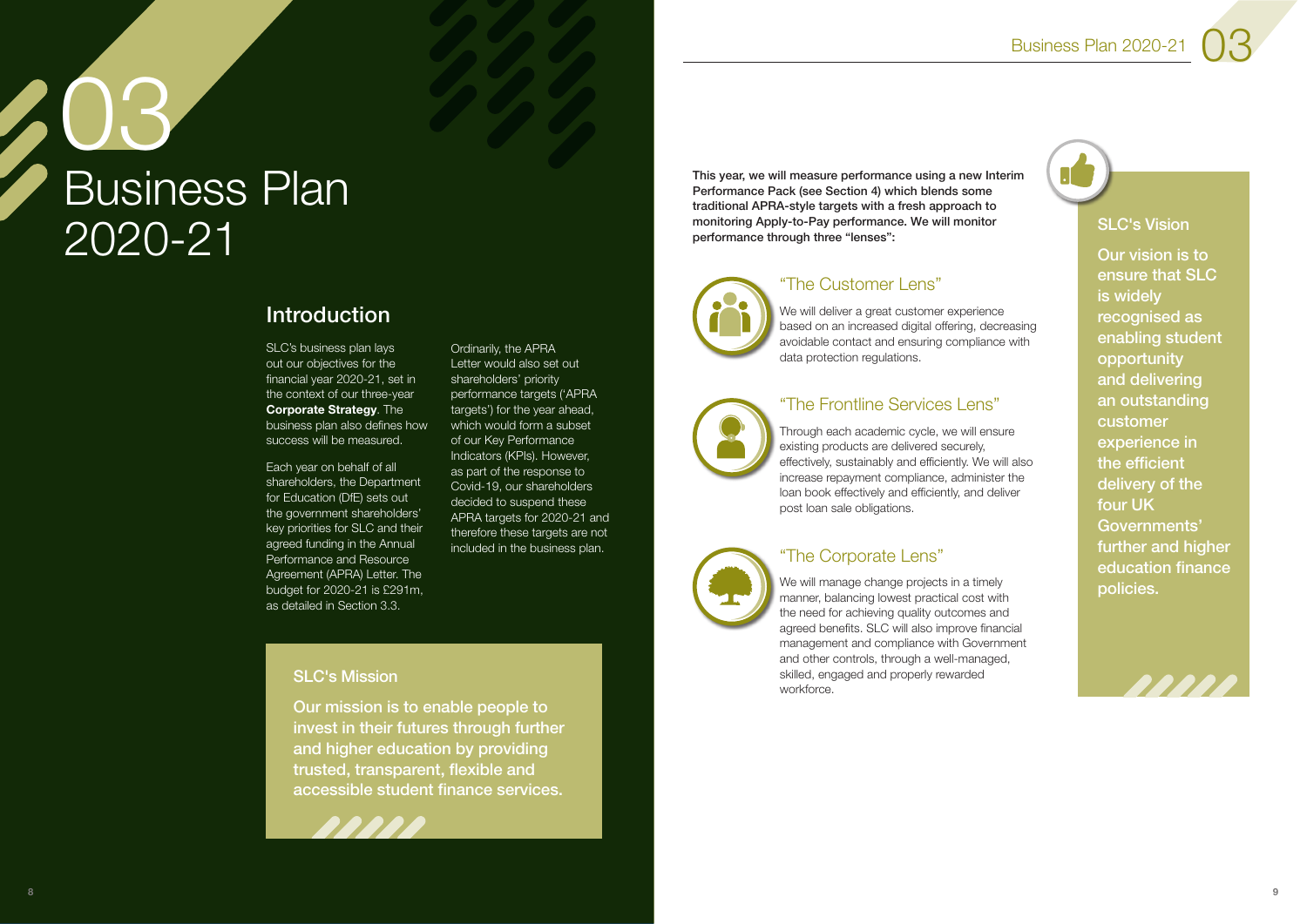### <span id="page-5-0"></span>Covid-19 – Impact on 2020-21 Business Plan

Following the Prime Minister's announcement on 23 March 2020, we safely and securely transitioned a predominantly office-based organisation into one where 90% of our 3,300 staff are based at home. We restored 'business as usual' across all of our services within the month. This has been a significant change for SLC, both from a technological and a cultural perspective but the remote operating model will not be sustainable over the longer term, given the nature of the company's operations.

- To protect the health and wellbeing of our employees
- To continue to deliver critical services to our customers

For the rest of this year, our two key priorities in SLC's response to the situation are:

We have made some minor adjustments to our portfolio change activity originally planned for 2020-21, but will continue to progress these, against revised timeframes in some cases. For example, the launch of the Online Repayments Service (ORS) has been rescheduled from April to July to mitigate the risk of increased incoming customer contact during Quarter 1.

At the time of writing, we remain in 'major incident' mode and SLC is managed as such. Company operations and performance are monitored carefully and all the governments' guidance in response to the pandemic is assessed on a daily basis. However, the original business plan continues relatively unaffected by the impact of Covid-19 with some exceptions, as set out below.

#### Change Programme and Technology

Conversely, the Technology Group's Workforce Mobility programme has been brought forward and significantly expedited to facilitate the transition to home working. This included the accelerated rollout of new devices and the implementation of Microsoft Windows 10, Exchange Online and Microsoft Teams. To enable an organisation of our size to work from home would normally be a year-long project; instead, we have completed it in one month – an exceptional feat reflecting the commitment and resilience from all teams both within Technology Group, and across the organisation.

#### Frontline Services

Our forecast models to manage Applyto-Pay processing have been extensively revised and are monitored three times per week against best-case and worst-case scenarios.

In response to these forecasts, and with support from our shareholders, we have relaxed four processing checks to streamline and speed up the application process for our customers. We have also reallocated resources across frontline services; this included re-training around 70 staff from the Repayments and Counter-Fraud Services Directorate to boost application assessment and processing capacity. We have also realigned resources to provide significantly more support to customers through social media channels.

#### Implications of New Home-Working Arrangements

We understand that working predominantly from home will be challenging for many of our people. In response, we have created SLC@Home – a package of resources to embed consistent ways of working, to support leaders in managing remote teams and, crucially, to help colleagues to maintain positive health and wellbeing. SLC@Home includes tools to recognise impacts on wellbeing, advice on how to get support, guidance on channels of communication and home technology, productivity and managing remote teams.

We have also revised our home-working policy and introduced a new policy on caring for dependants. Both SLC@Home and the revised policies will be reviewed and updated throughout the year.

At the time of writing, the Business Continuity and Estates team continue to effect significant changes to our offices to facilitate a safe working environment for our designated office-based "Minimum Essential Team" and for occasions when home workers need to come to the office. These modifications include touchdown spaces – Covid-secure, socially-distanced, bookable desks and meeting rooms within dedicated areas with one-way systems and deep-cleaning in operation. Limits on the number of people working on site at any one time are being rigorously controlled.

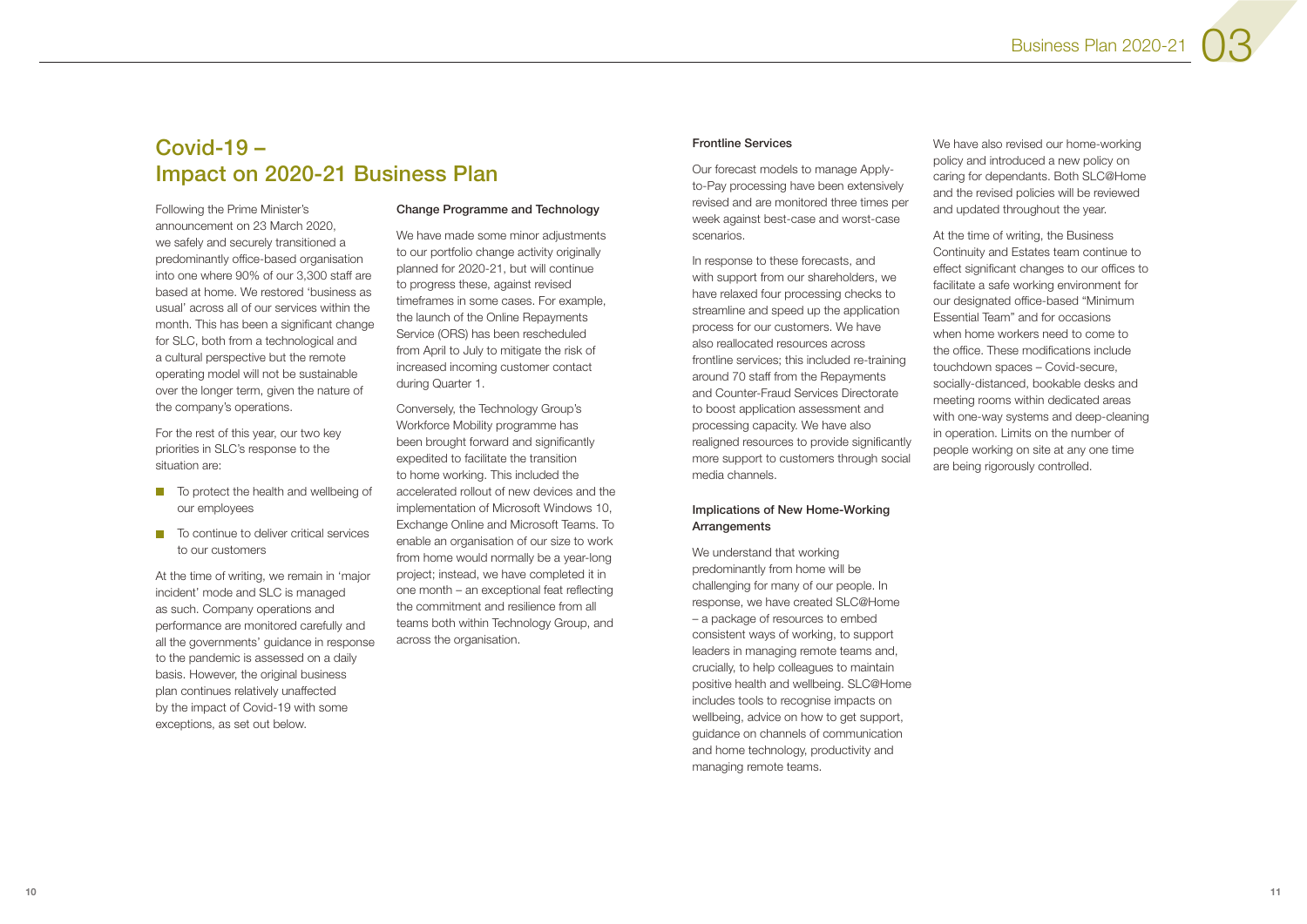### Business Objectives

<span id="page-6-0"></span>

### 3.1. The Customer Lens

This year, through Customer Engagement Management (CEM) – a key part of our Evolve transformation programme – we will begin to offer our customers more self-service options and reduce the need for them to telephone. As we move to an omni-channel service delivery organisation, we will increasingly focus on measuring, understanding, reporting on and improving how our customers experience and rate our services.

Our focus on customer experience will cover every interaction that they have with SLC – from their initial awareness or discovery of our products or services, through to the end-to-end 'apply, assess, pay and repay' processes. Our drive on customer experience will be led by our Chief Customer Officer.

During the year we will analyse data from all areas within the business that capture customer insight and will, for the first time, bring it all together in one place to better understand how customers experience using our services.

We have previously laid foundations for this work using Enterprise Design Thinking tools, to build understanding of various customer personas, their associated journeys and pain points. Through CEM, we will soon be able to capture detailed customer experience feedback in real time and use that to plan for future improvements. We will also capture real time customer sentiment analysis from our social media platform, again providing invaluable feedback on what and where

to make things better. We intend that everyone in SLC will understand that what they do and how they do it directly contributes to our customers' experience.

We take cyber security and data protection seriously. Home-working arrangements could mean that organisations are more exposed to the risk of cyber-crime and we are taking additional steps to mitigate such risks. SLC's Technology Group has strengthened existing security measures, will be implementing new controls and improving our visibility and monitoring capability. The ongoing migration from Lotus Notes to Microsoft Exchange Online will continue to add a greater level of email data security as the workforce transitions across through June.

We will improve access to clear and accessible information on our online application, payment and repayment interfaces, allowing customers to interact with us and self-serve in a fully informed way. More responsive use of IVR is already directing customers to additional extensive support on social media, and this will continue to develop.

We will engage more closely with our partners – for example the Office for Students (OfS) and the University and Colleges Admissions Service (UCAS) – to work together to provide customers with trusted student finance expertise and clear, comprehensive and easily accessible information.

#### Customer Performance Metrics

As part of the response to Covid-19, our Government shareholders decided to suspend the normal APRA targets for 2020-21. However, we will continue to monitor performance across a range of metrics, as set out in Section 4.

Each of SLC's six Directorate Business Plans contains detailed lower-level metrics and initiatives that focus on the customer. Directorates have also established targets for services to "internal" customers within their plans.

#### Cyber Security and Data Protection

We will continue to make active progress towards full GDPR compliance; however, budget constraints mean that we are obliged to delay the bulk erasure of historic personal data until next year.

We have a ringfenced budget provision to improve our disaster recovery capability and SLC's Technology Group will continue to remediate our IT estate, de-risk our platforms by improving supportability and security. As well as providing increased resilience, this will also reduce the future operational cost of the infrastructure estate by 10%.





12 and the contract of the contract of the contract of the contract of the contract of the contract of the contract of the contract of the contract of the contract of the contract of the contract of the contract of the con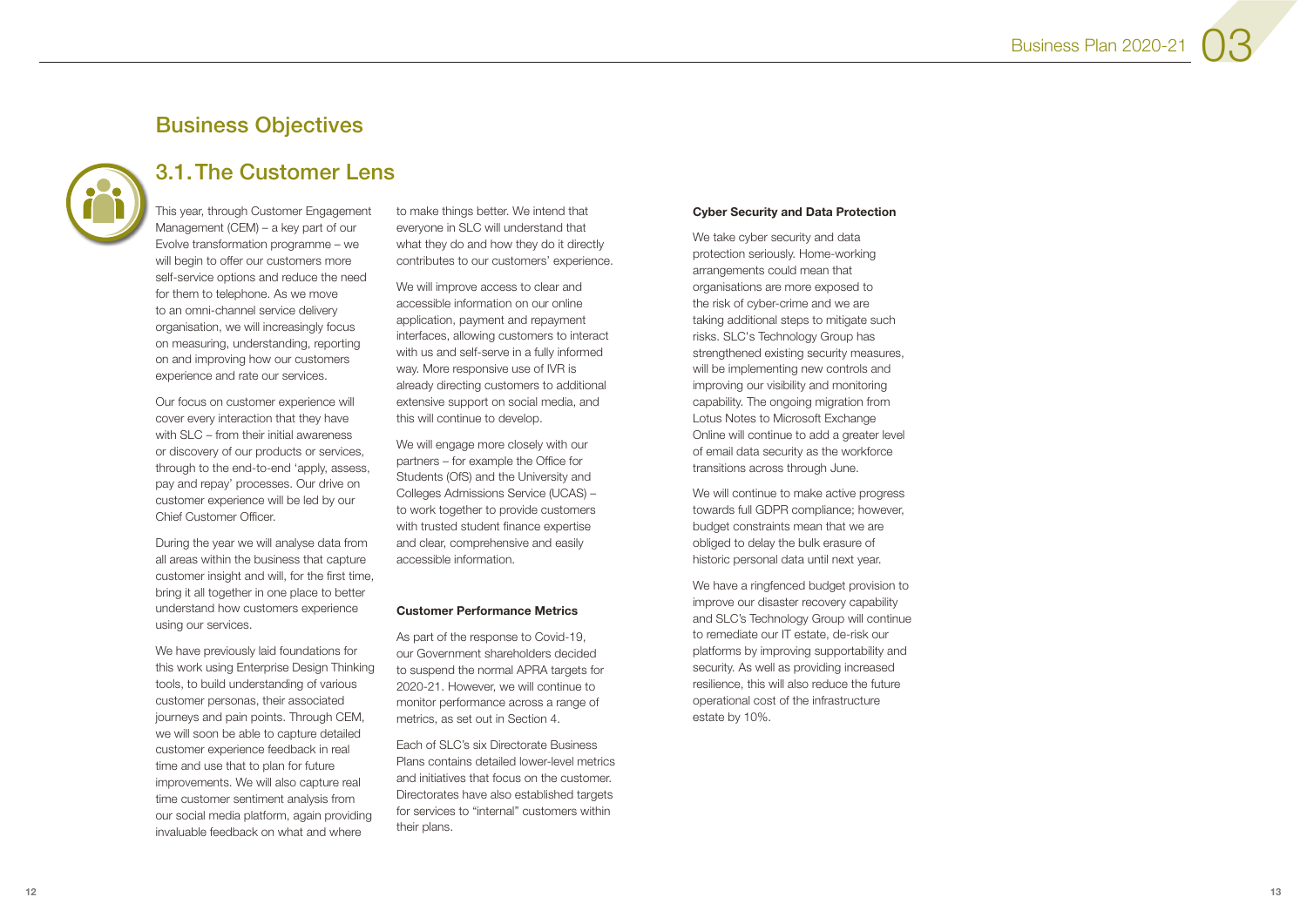<span id="page-7-0"></span>

### 3.2. The Frontline Services Lens

The Frontline Services lens covers two areas: Apply-to-Pay and Repayments.

#### Apply-to-Pay

We are committed to ensuring customers receive their funding efficiently and effectively. We will continue to focus on getting things Right First Time for our customers. Lean methodology, now transferred online through our SLC@Home programme, empowers staff to own the service that they deliver and incentivises individuals to want to do everything that they can to ensure the right outcome for each customer. We have new Right First Time metrics, for both assessment and contact services.

A key objective for 2020-21 is to prepare our Operations team for new technologies and ways of working that will decrease the need for customers to telephone us. This is being introduced through our Customer Engagement Management programme (CEM), a key part of Evolve. CEM, and other Evolve initiatives such as Online Repayments Service, will enable faster application processing and also increase the number of customers who are able to self-serve online.

We have already made significant changes to our customer application services to reflect the need for our staff to work from home during the Covid-19 crisis. We have also simplified some processes for our customers to ensure that we can assess applications as quickly as possible. We anticipate some changes in customer decision making as a result of the pandemic (such as delays and revisions to their choices of courses or institutions, and also an increase in the number of applicants seeking to use the Current Year Income process). As a result, we have therefore developed detailed plans to allow us to make rapid adjustments to our workflow modelling across the academic cycle in order to support potential increases in and changes to the timing of assessment and contact workload.

By reducing the total time between an application being submitted and being ready to pay, we aim to minimise the need for customers to call us about the progress of their application. Reducing contact is a key factor in successfully achieving efficiency savings, especially during the peak period.

SLC is also accelerating changes to how we handle and direct incoming contact from customers with resources moved

to service customers via social media platforms.

#### Challenges to Apply-to-Pay Services

- **Automated refunding of credit** balances up to £750
- **Updating customers' accounts** with weekly repayment information received from HMRC

We will also respond to the unprecedented strategic challenges faced by education providers. For example, we anticipate that some may change term dates, and some may pause delivery altogether – both scenarios resulting in increased numbers of applications requiring reassessment. We will actively engage with the Office for Students and the Education and Skills Funding Agency this year to improve the monitoring and accuracy of course and attendance information and to enhance the administration of withdrawals and overpayments.

- SLC will continue to progress the delivery of strategic programmes of work within the Evolve portfolio, such as driving out fraud through improved analytical capability and fraud checking at the point of application. We will continue to address data quality issues with this year's focus switching to root-cause prevention, as part of the Excellence in Data Programme.
- By maintaining accurate and up-to-date details of borrowers and their current employment status, we will provide a better quality of service whilst minimising leakage from the loan book.

SLC has developed detailed scenario planning as part of our response to Covid-19, and active monitoring of and revisions to our workload models will be key to delivering an accurate and on-time financial service to both students and educational providers.

#### **Repayments**

SLC's Repayments and Counter Fraud Services Directorate's key goal is to ensure that funds are returned to the taxpayer via HM Treasury. We do this by making sure that customers who are due to repay comply with their terms and conditions; that we prevent and respond to fraud and error; and that we effectively manage post loan book sale servicing. Repayments and Counter Fraud Services is the directorate whose plans and targets have been most affected by Covid-19, as DfE and SLC have agreed to make some temporary modifications to arrears and debt collection activities.

Covid-19 may have a significant effect on the income of customers who are repaying student loans. We will take a responsible approach to all debt collection activities and the difficult circumstances in which our customers may find themselves. We will ensure fair and supportive treatment of vulnerable customers and those facing financial hardship. However, we will continue to run counter-fraud campaigns and will also perform fraud checks specific to the revised processes in Apply-to-Pay.

Key new service improvements that will go ahead in 2020-21 include:

- **Launching the new ORS in July** to make it easier for customers in repayment to manage their loans and avoid over repaying them
- **14** Implementing new end-of-year **IDED 15**

- processes with HMRC, also aimed at improved customer experience
- Several new processes have recently or are about to go live, including:

#### Asset Management

SLC will continue to ensure the effective operational assurance, compliance and reporting on delegated Master Servicer obligations for all sold securitised loans; and will continue to manage the Mortgage Style Loans (MSL) deferment process on behalf of owners from past MSL debt-sales.

# **Metrics**

#### Frontline Services Performance

As with the Customer Lens, our Government shareholders decided to suspend the normal APRA targets for 2020-21. However, we will continue to monitor performance across a range of metrics, as set out in Section 4.

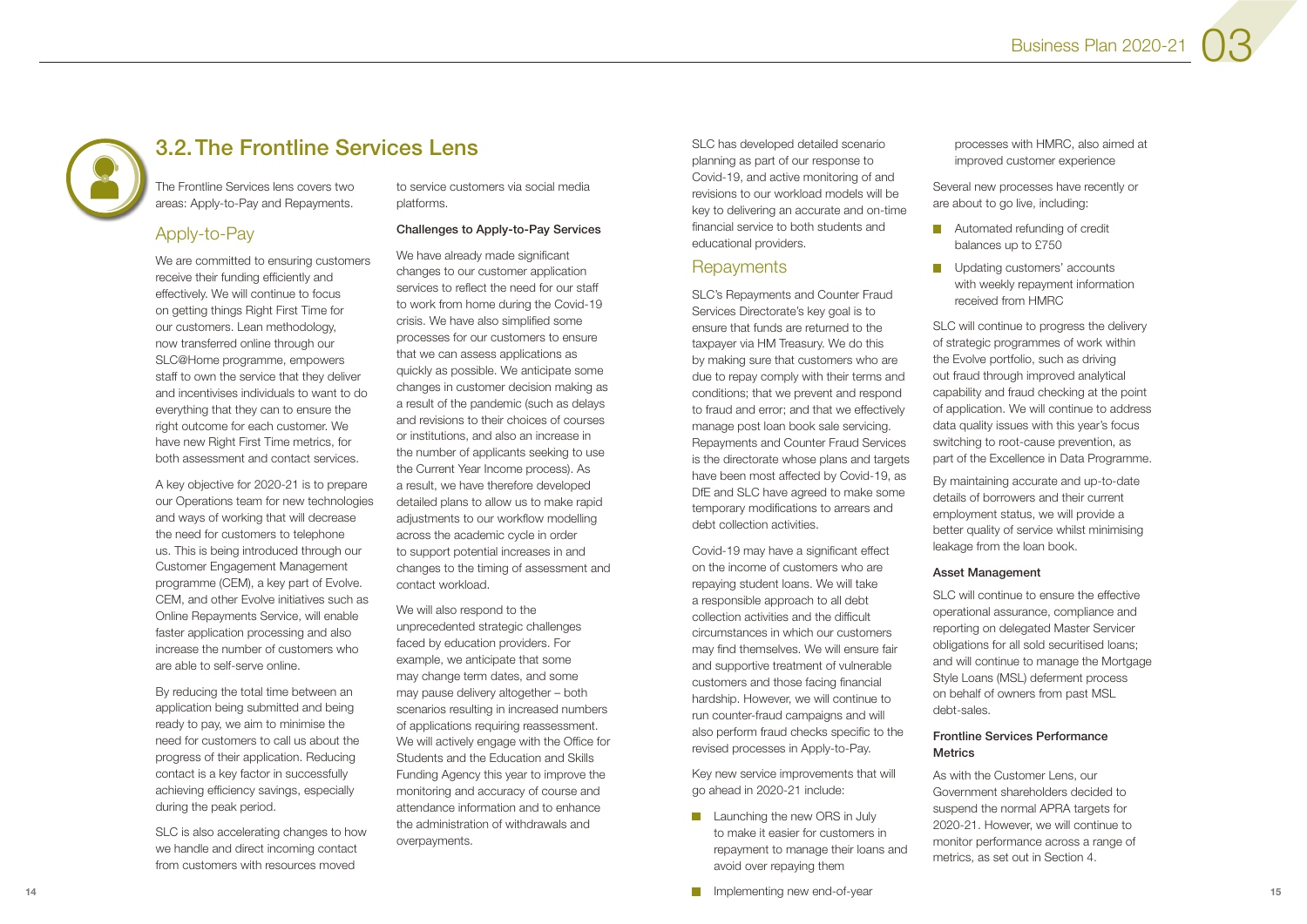<span id="page-8-0"></span>

### 3.3. The Corporate Lens

The corporate lens focuses on reforming our technology, managing change, managing public money, governance and people.

#### Reforming Technology

This year, SLC's Technology Group will start to implement our new technology strategy. This is the beginning of a threeyear transition to a target enterprise architecture, simplifying and consolidating our existing platforms and decoupling the architecture to reduce total cost of ownership and to enable long term sustainability. We will also introduce new governance through a Strategic Change Planning function and a Business Design Authority. We will develop new metrics to allow measurement of performance against a defined baseline to enable demonstrable improvements and savings arising from more effective working practices. These changes will be managed through the Evolve transformation programme.

In parallel, the directorate will implement its new operating model, and will progress the Strategic Partner Procurement programme, which covers the majority of SLC's technology spend. The change to a primarily outcome-based technology delivery model will, together with the pay and grading changes executed as part of the People Strategy, address historic recruitment and retention challenges.

#### Managing Change

- **Transforming the central PMO service** to deliver higher quality analysis, increasingly online self-service project tools and an Agile Policy to Production framework
- $\mathcal{C}^{\mathcal{A}}$ Creating a database-driven benefits tracking service

Our objective is to continue to be viewed as a trusted partner in the delivery of government policy. A key priority for us this year is to work with government shareholders to simplify the commissioning process and rationalise the existing policy landscape. Specifically, we will engage with stakeholders with the aim of bringing forward the policy commissioning process by one month this year and by a further month next year, ensuring policy commissioning timetables align with budgetary, APRA and business planning process – thus enabling more robust governance. This project, along with policy simplification, also forms part of the Evolve transformation programme.

#### Programme Assurance and Planning

SLC will continue to ensure that change is implemented safely and that the business is ready to accept and adopt changes to people, process and technology.

SLC's central Programme Management Office (PMO) guides and controls standards for planning, reporting, benefits definition, management and realisation, business readiness and user acceptance testing and management of the annual APRA resourcing activities.

SLC will significantly strengthen programme assurance and planning. Key initiatives include:





16 International contract of the contract of the contract of the contract of the contract of the contract of the contract of the contract of the contract of the contract of the contract of the contract of the contract of t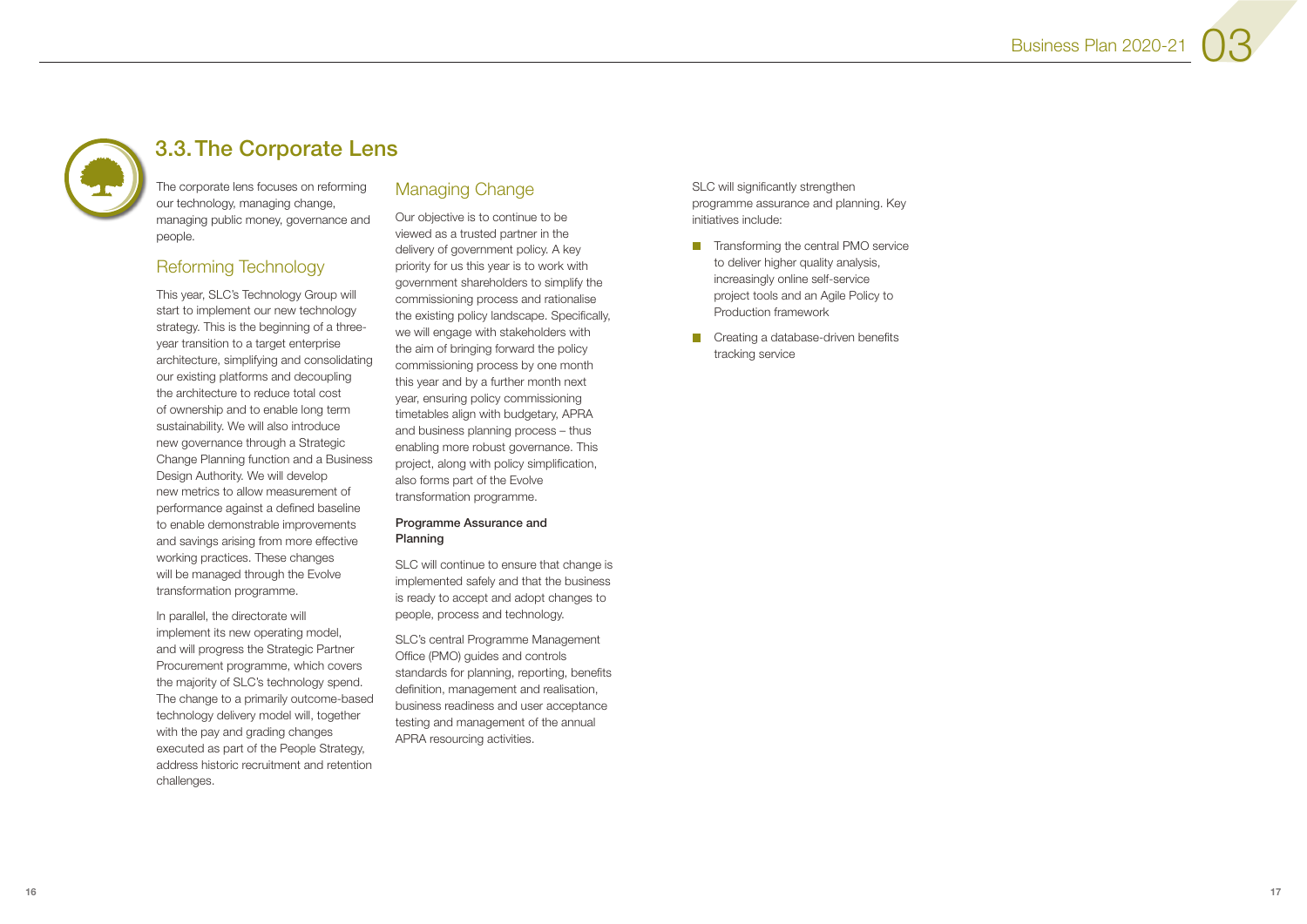#### Public money, governance and people

#### (a) Public Money and Governance

As a public body, we adhere to the provisions of the Cabinet Office Code on Corporate Governance. SLC is committed to maintaining sound governance, internal control and risk management that supports our policies, aims and objectives while safeguarding public funds and assets, in accordance with the responsibilities set out in our [Framework](https://assets.publishing.service.gov.uk/government/uploads/system/uploads/attachment_data/file/790468/slc-framework-document.pdf)  [Document](https://assets.publishing.service.gov.uk/government/uploads/system/uploads/attachment_data/file/790468/slc-framework-document.pdf).

#### Key Initiatives for 2020-21

#### Commercial activity

SLC will continue to enhance commercial capacity and capability. Commercial Services will work with the business to deliver timely services for contract renewals and appropriate commercial activities, striving to deliver the commercial savings target. It will strengthen its assurance and compliance functions to deliver a consistent and rigorous adherence to guidance.

A new Commercial Committee, chaired by the CFO and with membership from across the business, Cabinet Office and DfE, will provide early sight and challenge of commercial activity. It will support SLC in discharging its responsibilities for ensuring that commercial activity:

- supports the SLC strategic objectives
- **demonstrates value for money**
- $\blacksquare$  is compliant with the Framework **Document**

#### Forecasting and Financial Management

We will ensure that SLC operates within its delegated authorities, as set out in the Framework Document. We will embed a new SLC Compliance and Risk Framework, which will complement the joint review with the Company Secretary of the Framework Document to ensure it is fit for purpose.

We will continue to strengthen financial forecasting across SLC. Work is underway to focus on the considerable change programme budget and ensuring that there is clear accountability for budget holders, and that they have the necessary skills and knowledge to meet their responsibilities. This will be complemented by financial modelling capability to give SLC greater insight and analysis of our future costs and savings to aid our decision-making.

> We will implement further functionality to Workday, SLC's new Enterprise Resource Planning (ERP) system. Adaptive Insights, a new financial budgeting and forecasting system, will reduce manual processes and provide more automated forecasting. Phase 2 also supports our People Strategy with new functionality on performance management, absence management and strategic workforce planning.

Business Plan 2020-21



#### Framework Document

SLC will work with DfE to complete the annual review of the company's Framework Document, to ensure that it continues to provide clarity on ownership, accountability and governance for the company (SLC is both an NDPB and a limited company) and that the authority of the SLC Accounting Officer is clarified and balanced with the oversight of our shareholders.

Robust standards of financial control, transparency and accountability and a strong regime of compliance with the Framework Document is critical for SLC. A key focus for the year will be to increase SLC-wide awareness of the regime and provide additional guidance and training where required.

#### Workday Phase 2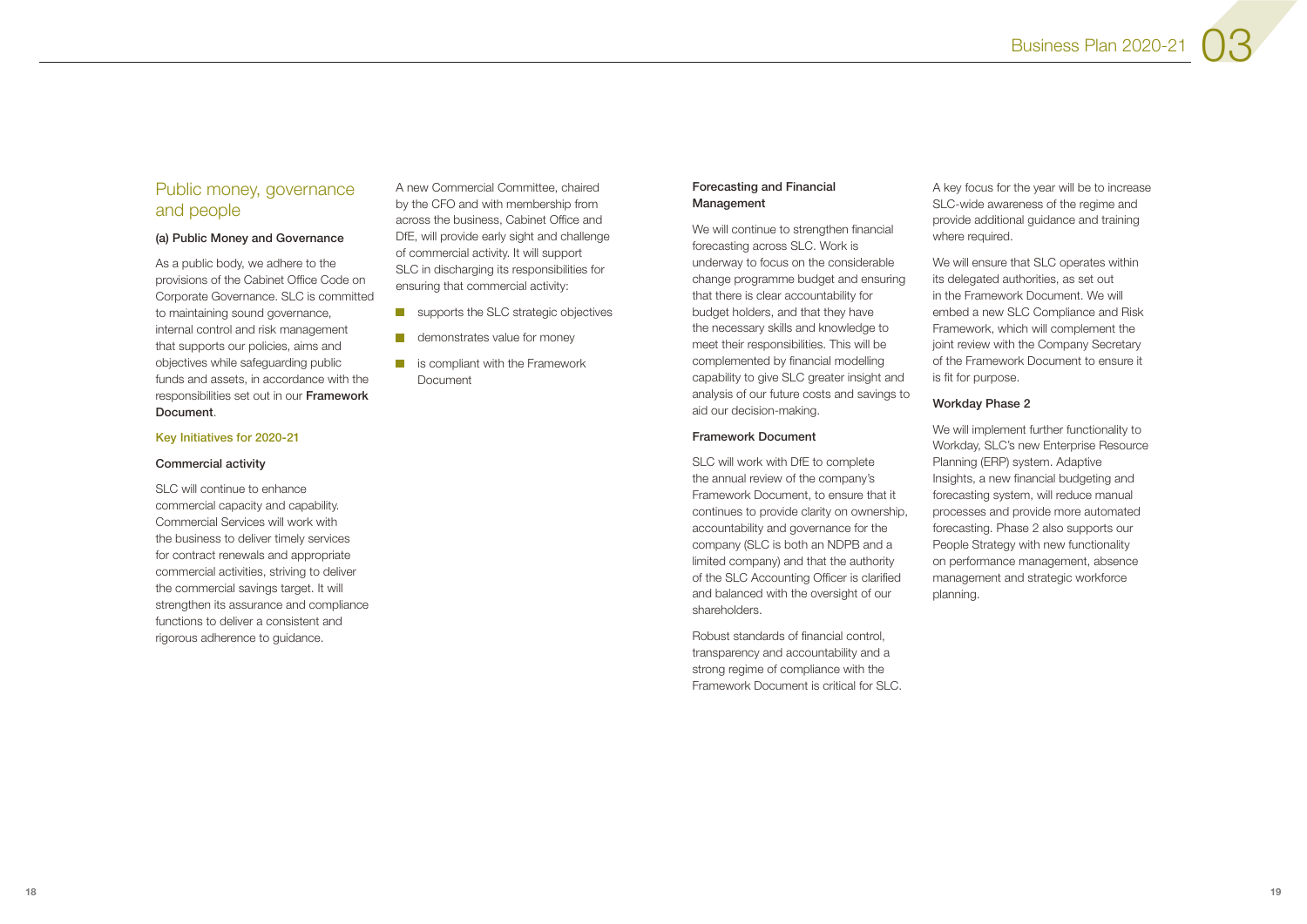#### Financial Plans

SLC's overall budget for the financial year 2020-21 is set out in the tables below.

| <b>Revised Budget</b><br>£m                    |              |                  |                |              |
|------------------------------------------------|--------------|------------------|----------------|--------------|
| <b>Operating Expenditure</b>                   | <b>Admin</b> | <b>Programme</b> | <b>Capital</b> | <b>Total</b> |
| Product, Customer & External Relations         | 4.2          | 11.7             | $\Omega$       | 15.9         |
| <b>Technology Group</b>                        | 17.3         | 31.3             | 3.4            | 52.0         |
| <b>Operations</b>                              | $\Omega$     | 63.3             | 1.3            | 64.6         |
| <b>Repayments &amp; Counter Fraud Services</b> | O            | 20.2             | $\Omega$       | 20.2         |
| People                                         | 4.5          | 1.5              | $\overline{O}$ | 6.0          |
| <b>CFO</b>                                     | 9.5          | 15.9             | 1.3            | 26.6         |
| Corporate                                      | 0.7          | $-4.6$           | $\Omega$       | $-3.9$       |
| <b>CEO</b>                                     | 0.7          | $\Omega$         | $\Omega$       | 0.7          |
| <b>Operating Expenditure Total</b>             | 36.9         | 139.2            | 6.0            | 182.0        |

| <b>Change Projects</b>                                 | <b>Admin</b> | <b>Programme</b> | <b>Capital</b> | <b>Total</b> |
|--------------------------------------------------------|--------------|------------------|----------------|--------------|
| Policy                                                 | 0            | 6.4              | 11.1           | 17.5         |
| <b>Technology</b>                                      | 2.5          | 2.9              | 10.2           | 15.6         |
| Corporate                                              | 0.9          | 11.0             | 3.5            | 15.4         |
| Repayments                                             | 0            | 2.0              | 1.9            | 3.9          |
| <b>Change Projects Subtotal</b>                        | 3.4          | 22.3             | 26.7           | 52.4         |
| Central Adjustment (formerly HLA)                      | $-0.4$       | $-3.7$           | $-4.5$         | $-8.6$       |
| <b>Change Projects Total</b>                           | 3.0          | 18.6             | 22.2           | 43.8         |
|                                                        |              |                  |                |              |
| <b>Technology Group Evolve Benefits</b>                | $-2.5$       | $-1.9$           | $\overline{O}$ | $-4.4$       |
|                                                        |              |                  |                |              |
| <b>Total Company</b><br>(excl. Evolve & Cent. Adjust.) | 37.8         | 159.6            | 32.7           | 230.0        |
| Central Adjustment                                     | $-0.4$       | $-3.7$           | $-4.5$         | $-8.6$       |
| <b>Total Company (excl. Evolve)</b>                    | 37.3         | 155.9            | 28.2           | 221.4        |
|                                                        |              |                  |                |              |
| <b>Evolve Projects</b>                                 | 4.7          | 18.5             | 15.6           | 38.7         |
| <b>Central Adjustment</b>                              | $-0.5$       | $-3.8$           | $-2.8$         | $-7.1$       |
| <b>Evolve Projects Total</b>                           | 4.2          | 14.7             | 12.8           | 31.7         |

| <b>Total Company (Cash)</b>             | <b>Admin</b> | Programme        | <b>Capital</b> | <b>Total</b> |
|-----------------------------------------|--------------|------------------|----------------|--------------|
| <b>Operating Expenditure</b>            | 36.9         | 139.2            | 6.0            | 182.0        |
| <b>Change Projects</b>                  | 3.4          | 22.3             | 26.7           | 52.4         |
| <b>Evolve Projects</b>                  | 4.7          | 18.5             | 15.6           | 38.7         |
| <b>Technology Group Evolve Benefits</b> | $-2.5$       | $-1.9$           | $\Omega$       | $-4.4$       |
| Sub Total                               | 42.5         | 178.1            | 48.3           | 268.7        |
| <b>Central Adjustment</b>               | $-0.9$       | $-7.5$           | $-7.3$         | $-15.7$      |
| <b>Total Company</b>                    | 41.5         | 170.5            | 41.0           | 253.0        |
|                                         |              |                  |                |              |
| <b>Non-Cash</b>                         | <b>Admin</b> | <b>Programme</b> | <b>Capital</b> | <b>Total</b> |

| <b>Non-Cash</b> |     | Admin Programme Capital Total |               |
|-----------------|-----|-------------------------------|---------------|
| Ringfenced DEL* | 9.5 | 28.6                          | 38.1          |
| AME*            |     |                               | $0.2^{\circ}$ |

\* DEL refers to Departmental Expenditure Limits, and AME is Annually Managed Expenditure, both as defined by HM Treasury.

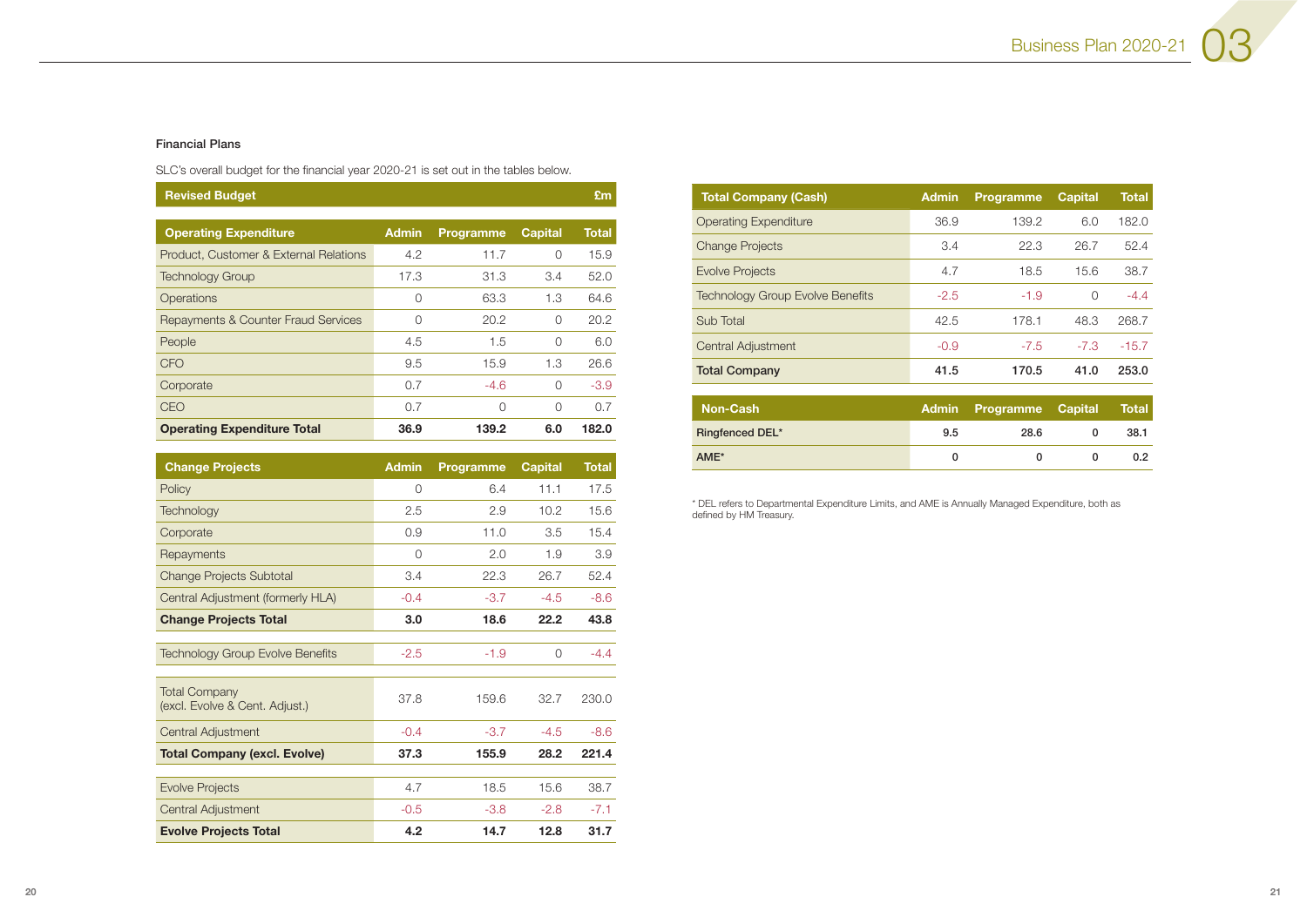#### <span id="page-11-0"></span>(b) People Strategy

Our People Strategy, developed during 2019, sets out how we aim to harness the capabilities of our greatest asset – our colleagues – and help make SLC a great place to work. The People Strategy's key initiatives are set out below.

#### Pay and Grading

The grading structure and skills make-up of SLC's workforce no longer supports today's business model or the business we want to become. It does not support our job evaluation framework or the development of skills; and current grades do not have sufficient differentiation to support transparent and fair pay.

We have designed a pay and grading framework within defined job families and career pathways. This framework has narrower salary bands for each grade, is benchmarked and linked to the external market and aligned to a new job evaluation process. If approved by HM Treasury and Cabinet Office, implementation of the new structure could be complete by October 2020.

In order to support strategic demands and to address the increased competition for talent, we propose to adopt the Government Digital Services' Digital, Data and Technology (DDaT) competency model for technical roles and the pay framework for the DDaT group 1 roles.

#### Career Pathways

The People Strategy makes clear our commitment to developing the skills of our existing workforce, support colleagues in adopting new technologies and ways of working that meet our customers' needs and ensure colleagues have fulfilling, rewarding careers with SLC. Career Pathways will provide the structured support to enable this, while helping to develop a new culture where colleagues are rewarded for their skills and contribution to SLC. There will be five Career Pathways: Functional, Technical, Operational, Project and Business.

#### Emerging Talent

Our emerging talent programme gained momentum in 2019 with a number of highly successful applicants to our Graduate Apprenticeships intake. We also commenced an intern programme last year and, throughout this financial year, we will build on this success by providing further and wider opportunity for people to consider SLC as a chosen career path.

#### Returners to Work Phase 2

With significant and increasing recruitment competition, SLC will build on the Returners to Work project to implement flexible working arrangements. Employees may be sourced from a variety of groups, for example armed forces, returners from caring duties and term time students. A pilot began at Llandudno Junction and working patterns included term time working, evening shifts, part time and full time. If successful, the project will build significantly across SLC.

## Productivity and Efficiency Gains

SLC had drawn up detailed productivity and efficiency gains for 2020-21; however, these have been reviewed and will be subject to further assessment in light of Covid-19.

#### Operations Directorate

Through the Evolve programme, Operations Directorate are committed to achieving £2.7m in savings in 2020-21, to be achieved via:

#### Lean

With an ongoing focus on operational excellence and staff engagement, empowering and motivating staff enabled by robust policies and processes, there has been a reduction in shrinkage and absence rates across the Operations Directorate. This efficiency saving has been built into the Directorate's budget submission for 2020-21; and

#### Digital Evidence and Automation

Savings are achieved through reduced Pre-Assessment resource requirement and a reduced outsource requirement

#### Repayments and Counter Fraud Services Directorate

The Directorate aims to deliver benefits in 2020-21 by realising priorities within the Repayment Programme, strategic programmes of work within Evolve, and business as usual activities. However, Covid-19 may have a significant impact on repayment and recovery activities during 2020-21, and therefore a subsequent impact on benefits achieved.

Expected benefits (original target and revised forecast due to Covid-19 impacts) for Repayment and CFS are as follows:

| <b>Benefit Type</b>                                                                                            | <b>Original Target</b>          |        | <b>Revised Forecast</b><br>(Covid-19) |        |
|----------------------------------------------------------------------------------------------------------------|---------------------------------|--------|---------------------------------------|--------|
| Increasing yield by driving increases<br>in amounts collected and reducing<br>overseas non-compliance          | <b>SLC Direct</b><br>Collection | £22.3m | <b>SLC Direct</b><br>Collection       | £13.4m |
|                                                                                                                | Collected<br>via HMRC           | £12.3m | Collected<br>via HMRC                 | £11.4m |
| Reducing costs efficiency savings                                                                              |                                 | £2.9m  |                                       | £2.8m  |
| Auto refunding to customers with<br>credit balances                                                            | £2.5m                           |        | £2.5m                                 |        |
| Preventing fraudulent funding being<br>paid out through CFS investigations                                     | £23.6m                          |        | £23.6 m                               |        |
| Offsetting against future funding<br>amounts for customers who<br>have received grant and loan<br>overpayments |                                 | £30.2m |                                       | £30.2m |

Business Plan 2020-21

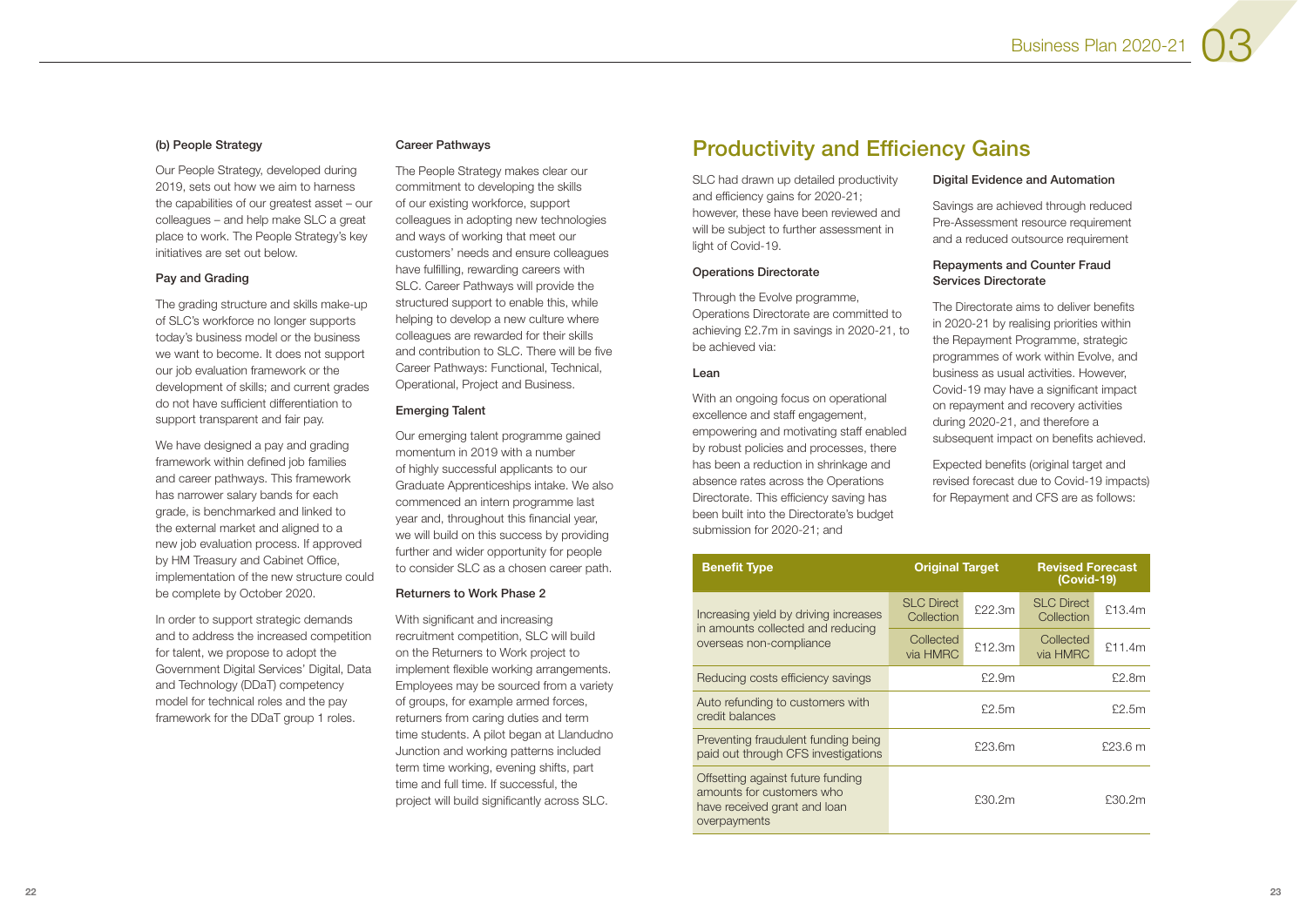# <span id="page-12-0"></span>04 **Performance Monitoring**

Although Government shareholders have suspended our traditional APRA targets, SLC will continue regular monitoring of its performance using a range of metrics. As part of our response to the pandemic we have developed a new Interim Performance Pack that will cover the key high level indicators and will be discussed at monthly Executive Leadership Team meetings, at all SLC Board meetings and at other forums including the Quarterly Shareholders Meeting (QSM) and DfE's Performance, Finance and Risk (PFR) Committee meetings.

- Satisfaction survey results for Apply-to-Pay customers and for repayers
- The average number of incoming telephone calls per application

#### The Interim Performance Pack (IPP)

- **The percentage of** applications with no incoming telephone calls
- **Quality assurance ratings** ("Right First Time") scores for both processing and customer contact
- Survey results covering a broad range of customer touch points (two examples are how easy customers found the application process and how quickly issues were resolved)
- **Availability of online** services for customers

The IPP is structured around the three lenses described above and contains metrics which will be monitored against a mixture of previous years' trends, internal targets and scenario plans.

The Customer Lens will include metrics covering:

- SLC's actual processing of SFE core application tasks compared to our original forecast for the year (pre-Covid-19); and compared to our original less adverse and more adverse Covid-19 scenarios
- $\Box$ Volume and throughput of customer applications
- The percentage of applications fully  $\overline{\phantom{a}}$ processed end-to-end within 70 calendar days
- $\blacksquare$  The percentage of calls answered, and the percentage answered within 180 seconds
- The value of direct cash collected
- The percentage of borrowers  $\mathcal{L}^{\mathcal{L}}$ compliant with their repayment obligations
- The take-up of new online services  $\overline{\phantom{a}}$ such as ORS

The RAG status of each of SLC's five change portfolios

The Frontline Services Lens will include metrics covering:

The Corporate Lens will include metrics

covering:

- 
- $\mathcal{L}_{\mathcal{A}}$
- $\mathcal{L}^{\mathcal{L}}$
- П  $\Box$
- 

The performance of SLC's key technology systems

Absence and turnover of SLC staff

Employee engagement

Budget monitoring against SLC's administration, programme and capital budgets

#### More Detailed Performance Monitoring

In addition to this company-wide Business Plan, each of SLC's six Directorates now produces an individual annual business plan aligned to the company's objectives. These plans contain more detailed, lower-level objectives and targets and are monitored through SLC's Quarterly Business Review meetings attended by all senior managers.